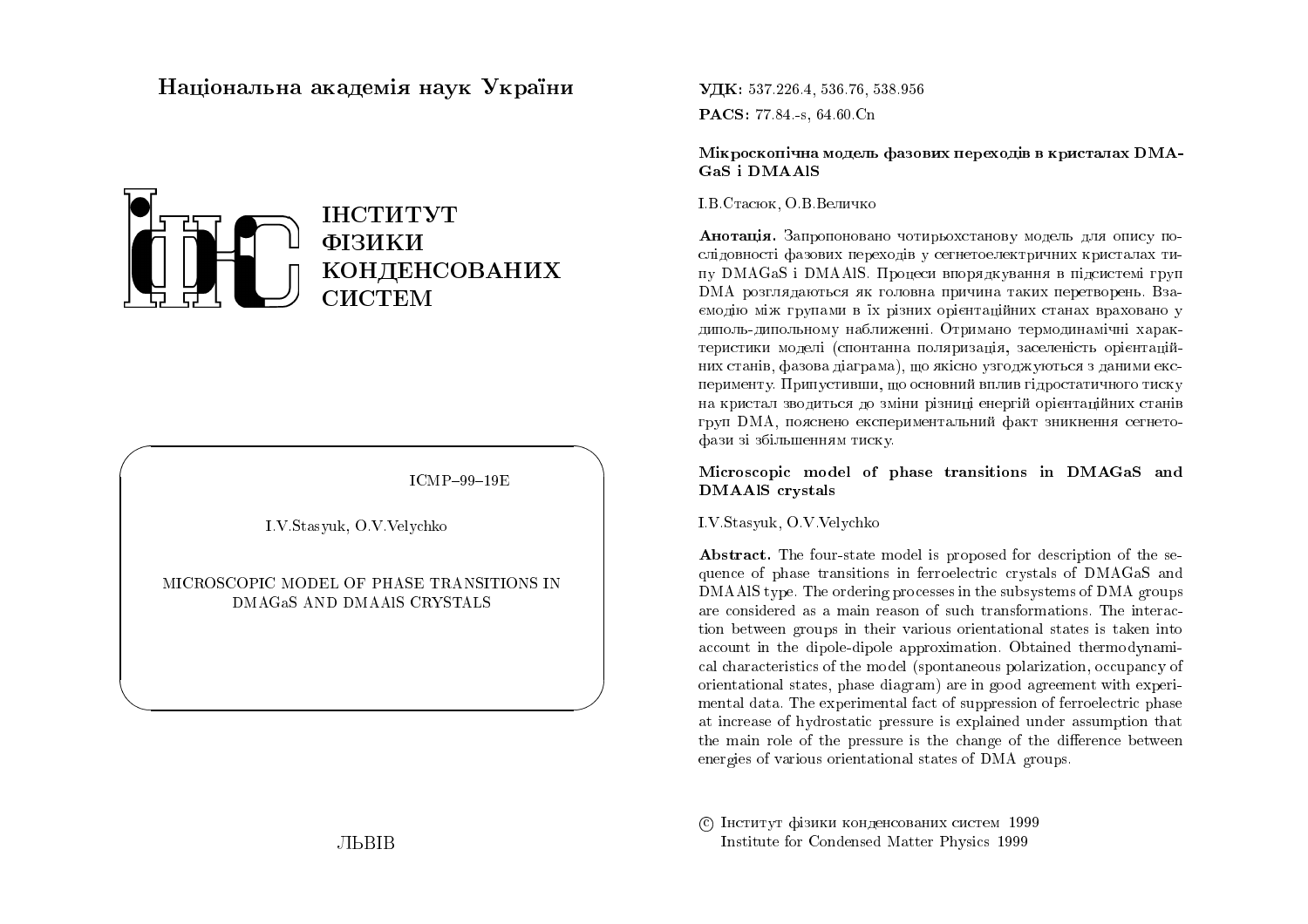$\overline{2}$ 

# 1. Introduction

The family of isomorphous crystals with ferroelectric properties to which e.g.  $(CH_3)_2NH_2Al(SO_4)_2$  6H<sub>2</sub>O (DMAAlS) and  $(CH_3)_2NH_2Ga(SO_4)_2$  $-6H<sub>2</sub>O$  (DMAGaS) belong to is experimentally studied during the last ten years. A peculiar feature of the family is the possibility of existence of crystal in three different phases at change of temperature: at room temperature crystal is paraelectric, at lowering of temperature it sequentially becomes ferroelectric and antiferroelectric  $[1-4]$ . For example, it has been measured  $T_{c1} = 136$  K and  $T_{c2} = 113$  K [4] (or 122 K and 114 K correspondingly [3]) for DMAGaS crystal, but it has been only found  $T_{c1} = 150 \text{ K}$  [1-3] for DMAAIS. The phase transition between the ferroelectric and antiferroelectric phases is of the first order [3,4]. There are evidences, supplied by optical, ultrasonic, pyroelectric, dilatometric and dielectric measurements, that the phase transition paraelectric - ferroelectric is of the first order close to the second one in DMAGaS and of the second order in DMAAIS. Crystallographic analysis shows that in all three phases crystal belongs to monoclinic space groups: hightemperature paraelectric phase has  $P2_1/n$  space group [1,2], ferroelectric and antiferroelectric ones have Pn [2,3] and P2<sub>1</sub> [3] groups respectively. It should be mentioned that low-symmetry space groups are subgroups of the high-symmetry group obtained by the loss of rotation axis and mirror plane respectively (point symmetry group  $2/m$  changes to m or 2).

A lot of ferroelectric compounds have some structural elements which reorientation leads to polarization of crystal. Changes in the rest of the crystal are insignificant and can be neglected in description of the phenomenon. Crystals DMAAlS and DMAGaS belong to this type of ferroelectrics. In this case the element, which can be reoriented, is the dimethylammonium cation (more strictly  $NH_2$  group) [3.5–7]. This element can occupy four equilibrium positions which are related in pairs by inversion centre forming a slightly deformated cross (Figs. 1 and 2). It is very likely that this asymmetry (and corresponding differences of pair interaction constants) is responsible for so complicated behaviour of the crystal. In the paradectric phase site in one pair  $((k,1)$  and  $(k,2)$ .  $k = 1, 2$  is occupied with probability 40% and in another  $((k, 3)$  and  $(k, 4)$  with probability 10\% at 300 K.

According to the experimental data in the ferroelectric and antiferroelectric phases only positions in the first pair are occupied with appropriate ordering.

In the ferroelectric phase positions  $(1,2)$  and  $(2,2)$  (or  $(1,1)$  and  $(2,1)$ )



Figure 1. Projection of N and C atoms in the dimethylammonium groups of DMAGaS crystal at ambient temperature [1] onto the XZ plane (the Y coordinate is indicated in parenthesis).



Figure 2. Projection of N atoms onto the plane perpendicular to the  $C-C'$  axis of the dimethylammonium group for the same crystal as in Fig.  $1$ .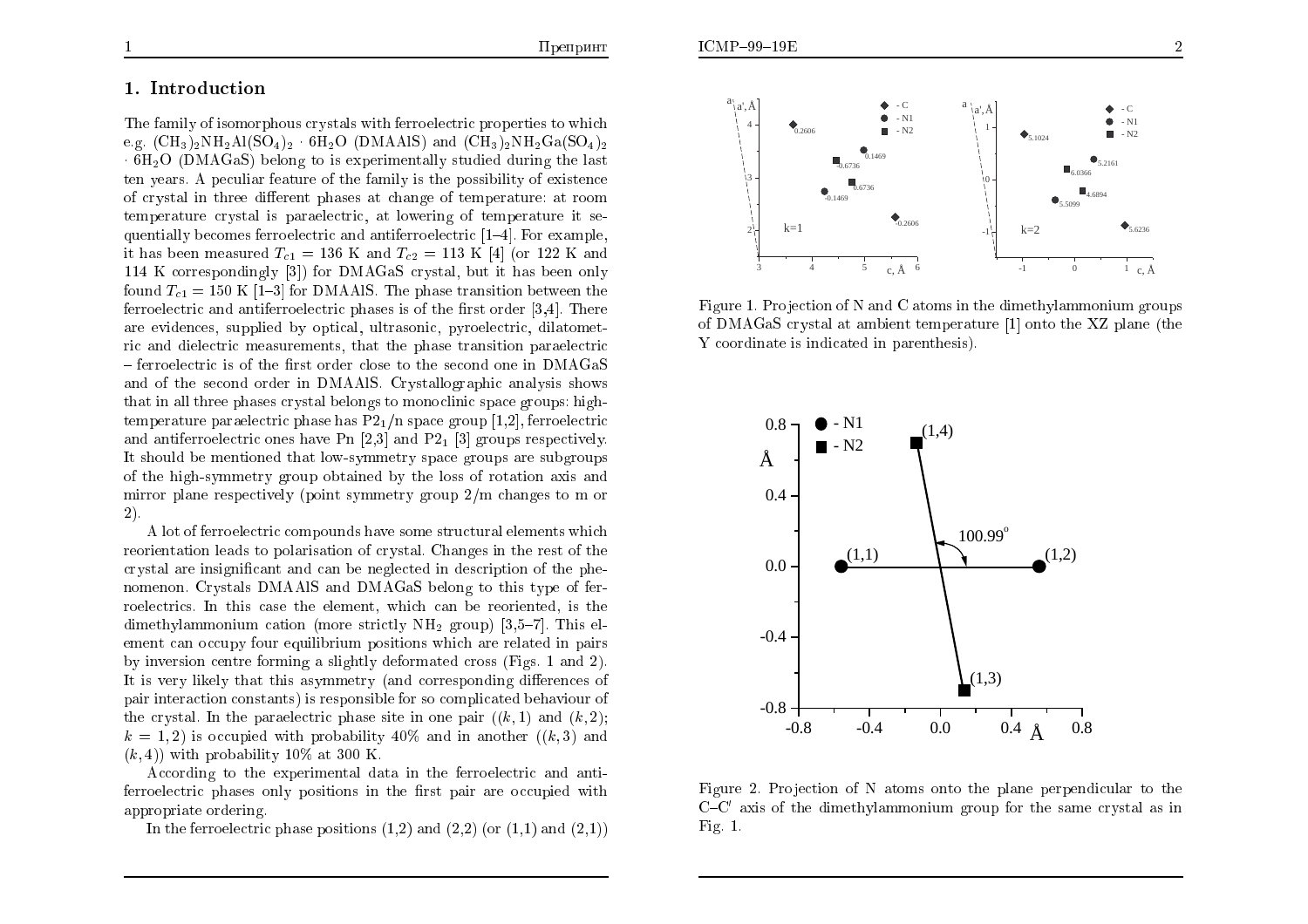|       |                  |         | ി<br>↵      | $\cdot$ <sup>3</sup> | 4                    | $^{\prime}$ <sub>2</sub> , | $^{\prime}$ 0<br>ച<br>$\overline{a}$ | $\left( 2.3\right)$ | Ί.<br>4   |
|-------|------------------|---------|-------------|----------------------|----------------------|----------------------------|--------------------------------------|---------------------|-----------|
| $A_g$ | $x_{+}$          | ົາ<br>∠ | '2          |                      |                      | '2                         | /າ                                   |                     |           |
|       | $z_{+}$          |         |             | '2                   | '2                   |                            |                                      | '2                  | ່ງ        |
| $B_g$ | $x_{-}$          | '2      | '2          |                      |                      | '2<br>-1                   | '2<br>$-1$                           |                     |           |
|       | $z_{-}$          |         |             | '2                   | '2                   |                            |                                      | ′2<br>- 1           | '2<br>- 1 |
| $B_u$ | $y_+$            | '2      | '2<br>$-11$ |                      |                      | '2                         | '2<br>- 1                            |                     |           |
|       | $u_{-}$          |         |             | '2                   | $^{\prime}2$<br>$-1$ |                            |                                      | '2<br>- 1           | ່າ        |
| $A_u$ | $\boldsymbol{y}$ | '2      | '2<br>$-1$  |                      |                      | '2<br>$-1$                 | / ດ                                  |                     |           |
|       | $u_+$            |         |             | '2                   | ′2<br>$\sim$ 1       |                            |                                      | '2                  | ഗ         |

Table 1. Coefficients of symmetrized occupancies of orientational states which correspond to irreducible representations of the point symmetry group  $2/m$ .

are mainly occupied while in the antiferroelectric state occupancies of position  $(1,2)$  and  $(2,1)$  (or  $(1,1)$  and  $(2,2)$  respectively) prevail [1]. In [8] we have performed the symmetry analysis of functions being linear combinations of occupancies of positions of  $NH<sub>2</sub>$  groups in elementary cell. Symmetrized linear combinations, which transform according to irreducible representations of point symmetry group  $2/m$  of the hightemperature phase, are presented in Tab. 1. Combinations  $y_+, u_-(y_-,$  $u_{+}$ ) belonging to representation  $B_{u}(A_{u})$  correspond to orderings appearing in ferroelectric (antiferroelectric) phase, and form order parameters for these phases. Existing orderings are of the mixed nature: ferroelectric ordering in positions  $(k, 1)$ ,  $(k, 2)$  (along the OX axis) is accompanied by antiferroelectric one in  $(k,3)$ ,  $(k,4)$  (along the OY axis) and vice versa.

Proceeding from these facts we have proposed microscopic four-state model [8] for description of thermodynamics of order-disorder phase transitions in the subsystem of reorientationable DMA groups. The phase transition between paraelectric and ferroelectric phases in the considered crystals was described and criteria of order of this transition were established in the approach with the allowance for the direct interaction between variously oriented groups (site-site approach). This approach however can not be extended on a wide temperature range including e.g. the region of the low-temperature phase transition in DMAGaS because total occupancies of "longitudinal" positions  $n_k = \langle X_k^{11} + X_k^{22} \rangle$ (and "transverse" positions  $n_b = \langle X_k^{33} + X_k^{44} \rangle$  respectively) have been assumed as temperature independent parameters of theory.

Here a continuation of this work is presented where an approach

of dipole-dipole interaction between ionic groups is used; temperature change of total occupancies  $n_a$  and  $n_b$  is taken into account as well as the effect of reorientational hopping of groups between positions  $(k, p)$ . Ordering of ionic groups corresponding to order parameters of both  $B_u$  and  $A<sub>u</sub>$  symmetry is described in the mean field approximation. Equilibrium states are investigated, temperature dependences of order parameters (spontaneous polarization) and occupancies of positions of  $NH_2$  groups are studied. Both phase transitions (at temperatures  $T_{c1}$  and  $T_{c2}$ ) are described; the regions of existence of para-, ferro- and antiferroelectric phases depending on temperature and model parameters are established. Observed by experiment changes of picture of phase transitions in DMA-GaS crystal under the influence of hydrostatic pressure are interpreted in the framework of microscopic description.

#### 2. The model Hamiltonian

Let us formulate Hamiltonian of the subsystem of DMA groups on the basis of four orientational states with an account of differences of nonequivalent configuration energies, possibility of orientational hopping and interaction between groups in dipole approximation.

$$
H = \sum_{nk} \sum_{ss'} \lambda_k^{ss'} X_{nk}^{ss'} - \frac{1}{2} \sum_{nn'} \sum_{kk'} \sum_{\alpha\beta} \Psi_{\alpha\beta}^{kk'} (nn') D_{nk}^{\alpha} D_{n'k'}^{\alpha'}, \qquad (1)
$$

where

$$
\hat{\lambda}_1 = \begin{pmatrix} \varepsilon_1 & 0 & \Omega_1 & \Omega_2 \\ 0 & \varepsilon_1 & \Omega_2 & \Omega_1 \\ \Omega_1 & \Omega_2 & \varepsilon_2 & 0 \\ \Omega_2 & \Omega_1 & 0 & \varepsilon_2 \end{pmatrix}, \quad \hat{\lambda}_2 = \begin{pmatrix} \varepsilon_1 & 0 & \Omega_2 & \Omega_1 \\ 0 & \varepsilon_1 & \Omega_1 & \Omega_2 \\ \Omega_2 & \Omega_1 & \varepsilon_2 & 0 \\ \Omega_1 & \Omega_2 & 0 & \varepsilon_2 \end{pmatrix}, \quad (2)
$$

$$
D_{nk}^x = d_x (X_{nk}^{22} - X_{nk}^{11}), \quad D_{nk}^y = d_y (X_{nk}^{44} - X_{nk}^{33}), \quad D_{nk}^z = 0, \quad (3)
$$

 $X_{nk}^{ss'}$  is the Hubbard transfer operator from the state s' on the state s of the DMA complex in the lattice site n and the sublattice k,  $D_{nk}^{\alpha}$ is the  $\alpha$ -component of the dipole moment of complex,  $\Psi_{\alpha\beta}^{kk'}(nn')$  is the energy of the dipole interaction,  $\varepsilon_1$  and  $\varepsilon_2$  are energies of DMA groups in positions  $(k,1)$ ,  $(k,2)$  and  $(k,3)$ ,  $(k,4)$  respectively,  $\Omega_1$  and  $\Omega_2$  are parameters of the reorientational hopping.

Here the coordinate system with the X axis along the axis of spontaneous polarization of the crystal and the Y axis perpendicular to the DMA plane (parallel to the crystallographic  $b$  axis) is used.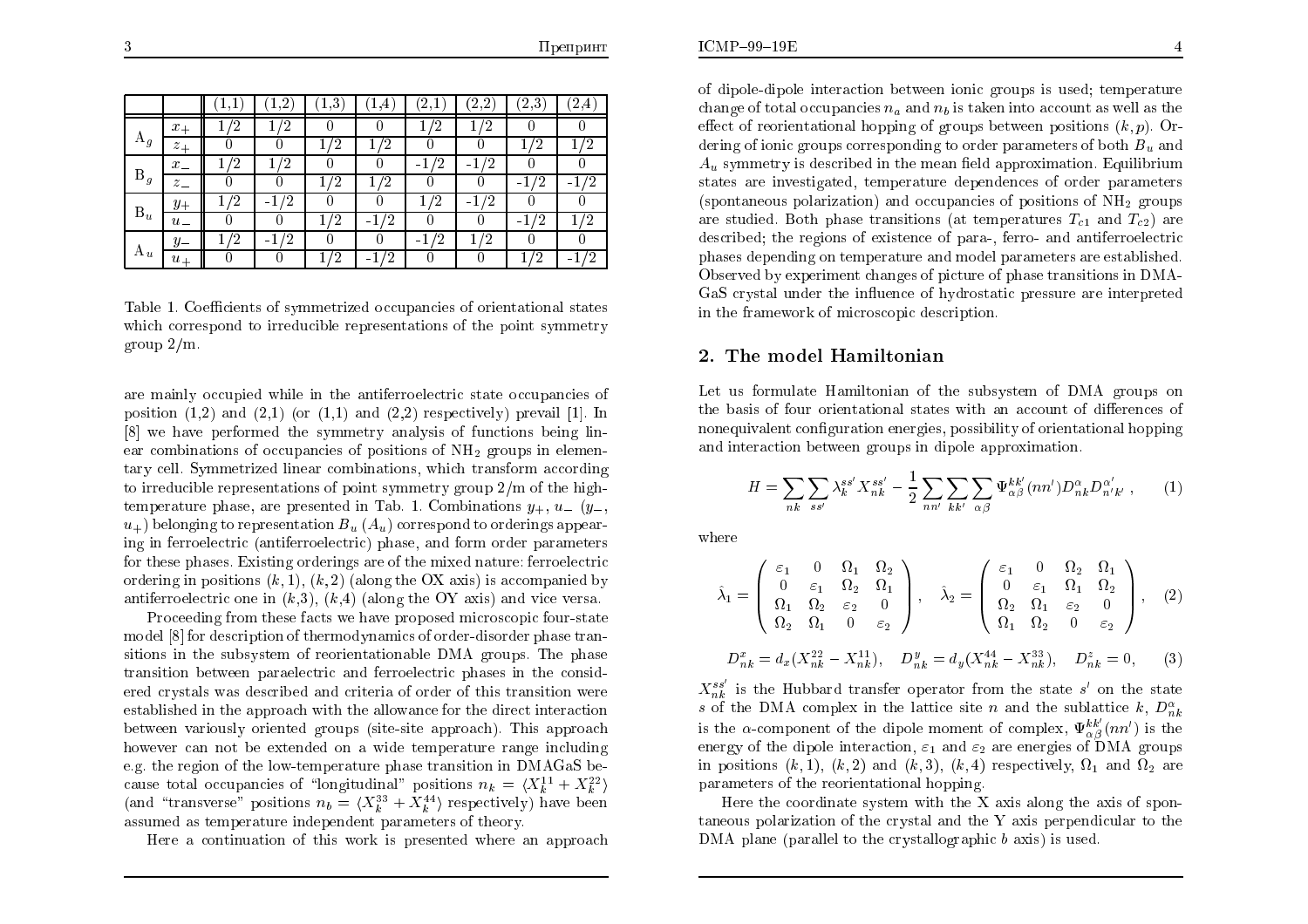$ICMP-99-19E$ 

$$
B_k^{ss'} = \lambda_k^{ss'} - \delta_{ss'} \sum_{\eta} \left( \sum_{\alpha} U_{\eta,k\alpha} d_{k\alpha}^{ss} \right) \tilde{F}_{\eta} , \qquad (12)
$$

where

$$
\tilde{F}_{\eta} = \sum_{\eta'} \psi_{\eta\eta'} \langle \tilde{D}_{\eta'} \rangle, \quad \psi_{\eta\eta'} = \sum_{kk'} \sum_{\alpha\alpha'} U_{\eta,k\alpha} \psi_{kk'}^{\alpha\alpha'} U_{\eta',k'\alpha'} . \tag{13}
$$

Symmetrized averages of dipole moments form two pairs, which belong to different irreducible representations:

$$
A_u : \langle \tilde{D}_1 \rangle = (\langle D_1^x \rangle - \langle D_2^x \rangle)/\sqrt{2}, \ \langle \tilde{D}_2 \rangle = (\langle D_1^y \rangle + \langle D_2^y \rangle)/\sqrt{2}; \tag{14}
$$
  

$$
B_u : \langle \tilde{D}_4 \rangle = (\langle D_1^x \rangle + \langle D_2^x \rangle)/\sqrt{2}, \ \langle \tilde{D}_5 \rangle = (\langle D_1^y \rangle - \langle D_2^y \rangle)/\sqrt{2}. \tag{15}
$$

Matrix  $\psi_{\eta\eta'}$  has a block-diagonal structure with nonzero blocks belonging to the given representation (see Appendix A).

As follows from the expressions  $(14)$ – $(15)$  the antiferroelectric ordering along the  $X$  axis is accompanied by the ferroelectric one along the  $Y$ axis and vice versa.

In general case  $\Omega_i \neq 0$  the diagonalization procedure should be applied to the matrix  $\hat{B}_k$  in expression (11):

$$
H_{\rm MF} = \sum_r \tilde{\lambda}_k^r \tilde{X}_{nk}^{rr},\tag{16}
$$

where

$$
\tilde{\lambda}_k^r = \sum_{ss'} V_{sr}^k B_k^{ss'} V_{s'r}^k, \quad \tilde{X}_{nk}^{rr'} = \sum_{ss'} V_{sr}^k X_{nk}^{ss'} V_{s'r'}^k
$$
\n(17)

and

$$
\langle D_k^{\alpha} \rangle = \sum_{rr'} \tilde{d}_{k\alpha}^{rr'} \langle \tilde{X}_k^{rr'} \rangle, \quad \tilde{d}_{k\alpha}^{rr'} = \sum_{ss'} V_{sr}^k d_{\alpha}^{ss'} V_{s'r}^k. \tag{18}
$$

Now all necessary thermodynamical functions could be derived from the Hamiltonian (9) with corresponding terms expressed by  $(10)$  and  $(16)$ .

#### 3. Thermodynamics of the model

The partition function of the model in general form is presented as

$$
Z = Z_1^N Z_2^N \exp(-\beta N H_{\rm C}),\tag{19}
$$

It should be mentioned that the Hamiltonian (1) simplifies the real structure of DMA complexes in DMAGaS crystals, which are oriented not exactly along the chosen axes (as assumed in definitions of  $D_{nk}^x(3)$ ). Next, the dipole-dipole interaction is only the first nonzero term of the multipole expansion. Nevertheless, as will be shown below, the model described by the Hamiltonian (1) can give a satisfactory explanation of the behaviour of DMAGaS and DMAAlS-type crystals despite of simplifications made.

The Hamiltonian (1) can be rewritten to separate the mean field part

$$
H = NH_{\rm C} + H_{\rm MF} + H', \tag{4}
$$

$$
H_{\rm C} = \frac{1}{2} \sum_{kk'} \sum_{\alpha\beta} \psi_{\alpha\beta}^{kk'} \langle D_k^{\alpha} \rangle \langle D_{k'}^{\beta} \rangle, \tag{5}
$$

$$
H_{\text{MF}} = \sum_{nk'} \sum_{ss'} \lambda_k^{ss'} X_{nk}^{ss'} - \sum_{n} \sum_{kk'} \sum_{\alpha\beta} \psi_{\alpha\beta}^{kk'} \langle D_{k'}^{\beta} \rangle D_{nk}^{\alpha}
$$
  

$$
= \sum_{nk} \sum_{ss'} \lambda_k^{ss'} X_{nk}^{ss'} - \sum_{nk} \sum_{\alpha} F_{\alpha}^{k} D_{nk}^{\alpha}, \tag{6}
$$

$$
H'_{n} = -\frac{1}{2} \sum_{nn'} \sum_{kk'} \sum_{\alpha\beta} \Psi_{\alpha\beta}^{kk'}(nn') \Big( \langle D_{k}^{\alpha} \rangle - D_{nk}^{\alpha} \Big) \Big( \langle D_{k'}^{\beta} \rangle - D_{n'k'}^{\beta} \Big), (7)
$$

where

$$
F^k_\alpha = \sum_{k'} \sum_\beta \psi^{kk'}_{\alpha\beta} \langle D^{\beta}_{k'} \rangle \ , \quad \psi^{kk'}_{\alpha\beta} = \sum_{n'} \Psi^{kk'}_{\alpha\beta} \left( n n' \right)
$$

N is the total number of sites. Further considerations will be restricted to the mean field approximation (MFA) and the fluctuative term  $H'$  will be neglected.

It is convenient to make a unitary transformation to linear combinations of dipole moments

$$
\langle D_{\eta} \rangle = \sum_{k \alpha} U_{\eta, k \alpha} \langle D_k^{\alpha} \rangle \tag{8}
$$

transforming according to the irreducible representations of the hightemperature symmetry group of the crystal. After that the MFA Hamiltonian looks like

$$
H_{\text{MFA}} = NH_{\text{C}} + H_{\text{MF}}\,,\tag{9}
$$

$$
H_{\rm C} = \frac{1}{2} \sum_{\eta \eta'} \langle \tilde{D}_{\eta} \rangle \psi_{\eta \eta'} \langle \tilde{D}_{\eta'} \rangle, \tag{10}
$$

$$
H_{\rm MF} = \sum_{nk} \sum_{ss'} B_k^{ss'} X_{nk}^{ss'}, \qquad (11)
$$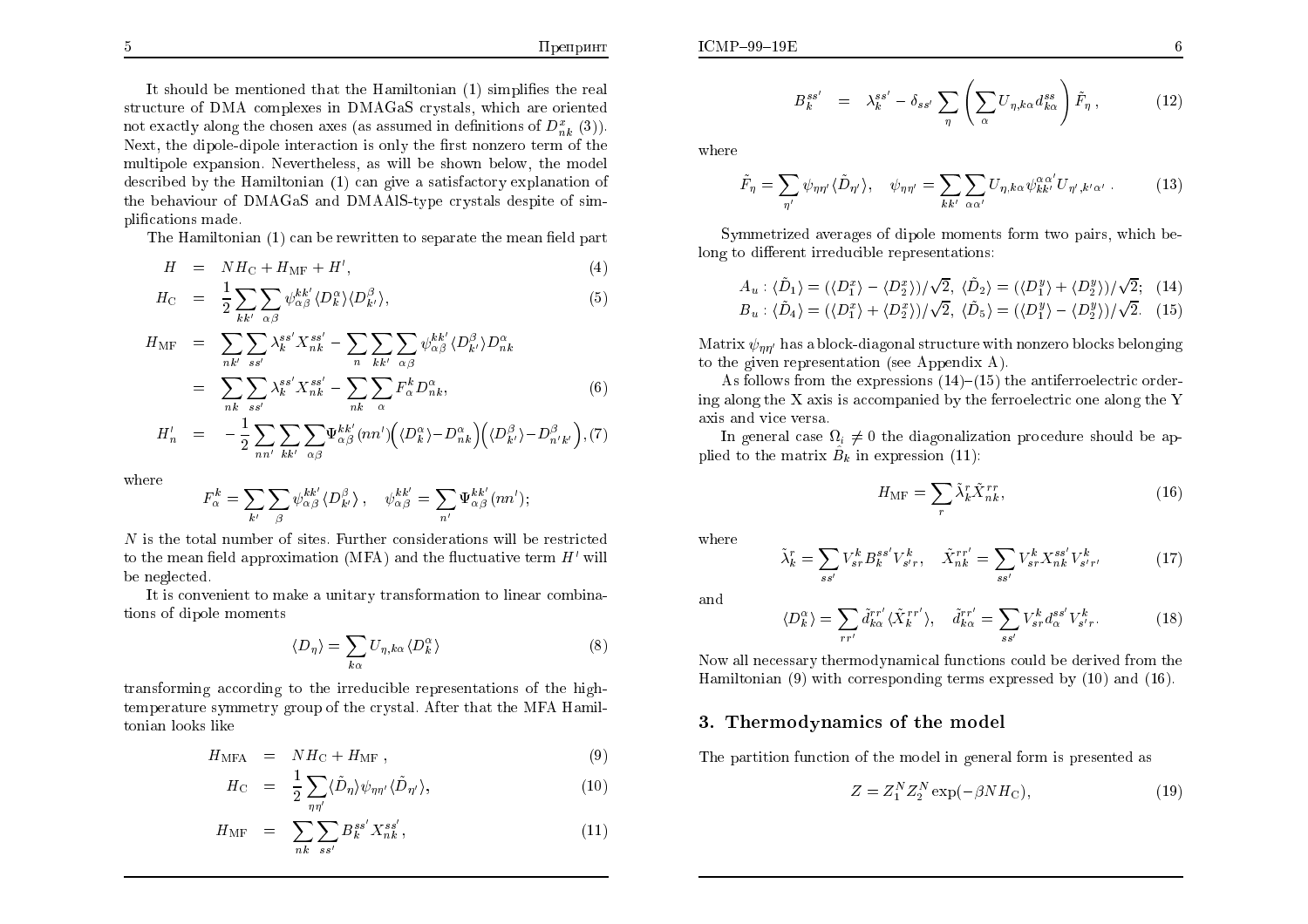-7

$$
Z_k = \sum_{s} \exp(-\beta \tilde{\lambda}_k^s), \quad k = 1, 2; \tag{20}
$$

$$
H_{\rm C} = \frac{1}{2} \left( a_1 \langle \tilde{D}_1 \rangle^2 + d_1 \langle \tilde{D}_2 \rangle^2 + 2b_1 \langle \tilde{D}_1 \rangle \langle \tilde{D}_2 \rangle \right. \\ + a_2 \langle \tilde{D}_4 \rangle^2 + d_2 \langle \tilde{D}_5 \rangle^2 + 2b_2 \langle \tilde{D}_4 \rangle \langle \tilde{D}_5 \rangle \right). \tag{21}
$$

As a result free energy per particle looks like

$$
F = -\frac{1}{\beta N} \ln Z = H_C - \frac{1}{\beta} \ln Z_1 - \frac{1}{\beta} \ln Z_2.
$$
 (22)

Now one can calculate averages

$$
\langle X_k^{rr} \rangle = \exp(-\beta \tilde{\lambda}_k^r) / \sum_s \exp(-\beta \tilde{\lambda}_k^s)
$$
 (23)

and after substitution into formulae  $(14)$ ,  $(15)$  and  $(18)$  selfconsistency equations for  $\langle \tilde{D}_n \rangle$  can be obtained.

In the case  $\Omega_1 = \Omega_2 = 0$  the matrix  $\hat{B}_k$  is diagonal and expressions for thermodynamical functions are more simple. For example, the set of selfconsistency equations looks like

$$
\langle \tilde{D}_{1,4} \rangle = \frac{d_x}{\sqrt{2}} \exp(\beta \Delta) \Big[ \mathcal{Z}_1^{-1} \sinh(\beta \varkappa_1^x) \mp \mathcal{Z}_2^{-1} \sinh(\beta \varkappa_2^x) \Big],
$$
  

$$
\langle \tilde{D}_{2,5} \rangle = \frac{d_y}{\sqrt{2}} \exp(-\beta \Delta) \Big[ \mathcal{Z}_1^{-1} \sinh(\beta \varkappa_1^y) \pm \mathcal{Z}_2^{-1} \sinh(\beta \varkappa_2^y) \Big], \ (24)
$$

where

$$
\mathcal{Z}_k = \exp(\beta \Delta) \cosh(\beta \varkappa_k^x) + \exp(-\beta \Delta) \cosh(\beta \varkappa_k^y), \quad k = 1, 2,
$$
  
\n
$$
\varkappa_k^x = \frac{d_x}{\sqrt{2}} \Big[ (-1)^{\delta_{k,2}} (a_1 \langle \tilde{D}_1 \rangle + b_1 \langle \tilde{D}_2 \rangle) + a_2 \langle \tilde{D}_4 \rangle + b_2 \langle \tilde{D}_5 \rangle \Big],
$$
  
\n
$$
\varkappa_k^y = \frac{d_y}{\sqrt{2}} \Big[ b_1 \langle \tilde{D}_1 \rangle + d_1 \langle \tilde{D}_2 \rangle + (-1)^{\delta_{k,2}} (b_2 \langle \tilde{D}_4 \rangle + d_2 \langle \tilde{D}_5 \rangle) \Big], \quad (25)
$$
  
\n
$$
\varepsilon = (\varepsilon_2 + \varepsilon_1)/2, \quad \Delta = (\varepsilon_2 - \varepsilon_1)/2.
$$

## 4. Numerical results

The model under consideration demonstrate a complicated thermodynamical behaviour and a some numbers of qualitatively different phase



Figure 3. Dependences of  $\langle \tilde{D} \rangle$  on temperature at specified below values of parameters:  $b_1/a_1=0.7$ ,  $d_1/a_1=0.5$ ,  $a_2/a_1=0.4$ ,  $b_2/a_1=2.6$ ,  $d_2/a_1=0.8$ ,  $\Delta/a_1d_x^2=1.52, \Omega_1=\Omega_1=0, d_y/d_x=1.4, \Delta$  and  $\Theta$  are given in  $a_1d_x^2$  units.



Figure 4. Dependences of free energy  $F$  on temperature at the same values of parameters as in Fig. 3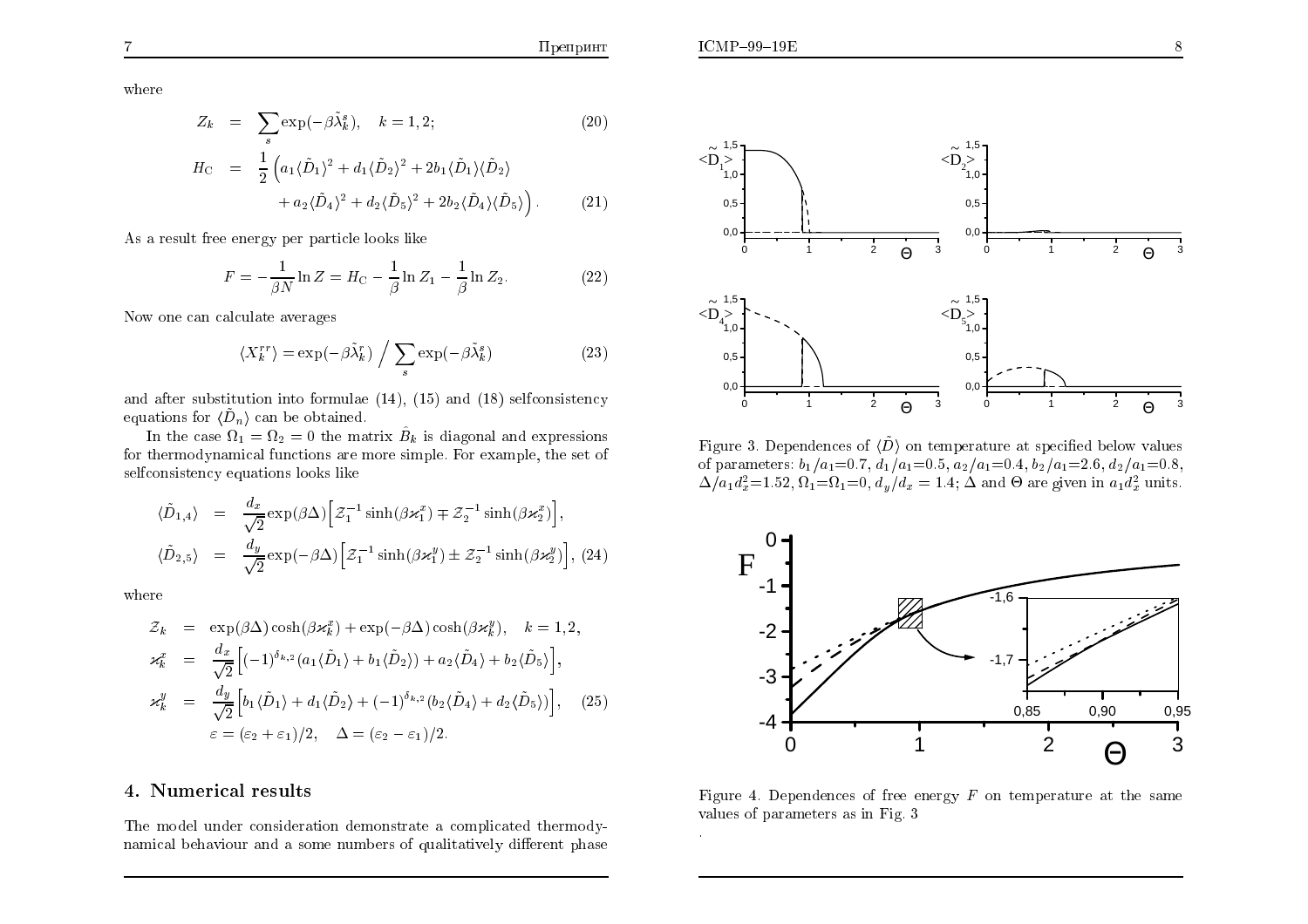

Figure 5. Dependences of occupancies of states on temperature at the same values of parameters as in Fig. 3.



Figure 6. Phase diagram  $\Theta - \Omega$  at the same values of parameters as in Fig.  $3$ .



Figure 7. Phase diagram  $\Theta - \Delta$  at the same values of parameters as in Fig.  $3$ .

diagrams dependently on parameter values. Further study will be restricted to the case of sequence of phase transition which is characteristic of the DMAGaS crystal (antiferroelectric  $\rightarrow$  ferroelectric  $\rightarrow$  paraelectric phases with temperature increase).

Such a sequence of phase transition is achieved at next relationships between parameters

$$
0 < b_1, d_1, a_1 < b_2, d_2; \\
a_1 > a_2 > 0. \tag{26}
$$

If the above nonequalities are fulfilled antiparallel orientation of  $D<sub>x</sub>$ - and  $D_y$ -dipoles of neighbour DMA groups is energetically favourable. At low temperatures (when occupancies of positions  $(k, 3)$  and  $(k, 4)$  tend to zero) the antiferroelectric phase related with antiparallel dipoles  $D_x$  is realized. In the result of increased probability of appearance of groups in the mentioned position at temperature growing the interaction with participation of  $D<sub>y</sub>$  dipoles becomes significant. The phase transition to phase with their antiferroelectric orientation occurs when respective interaction constants become prevailing. This phase is simultaneously ferroelectric along the OX axis.

Results of numerical calculations of temperature dependences of sym-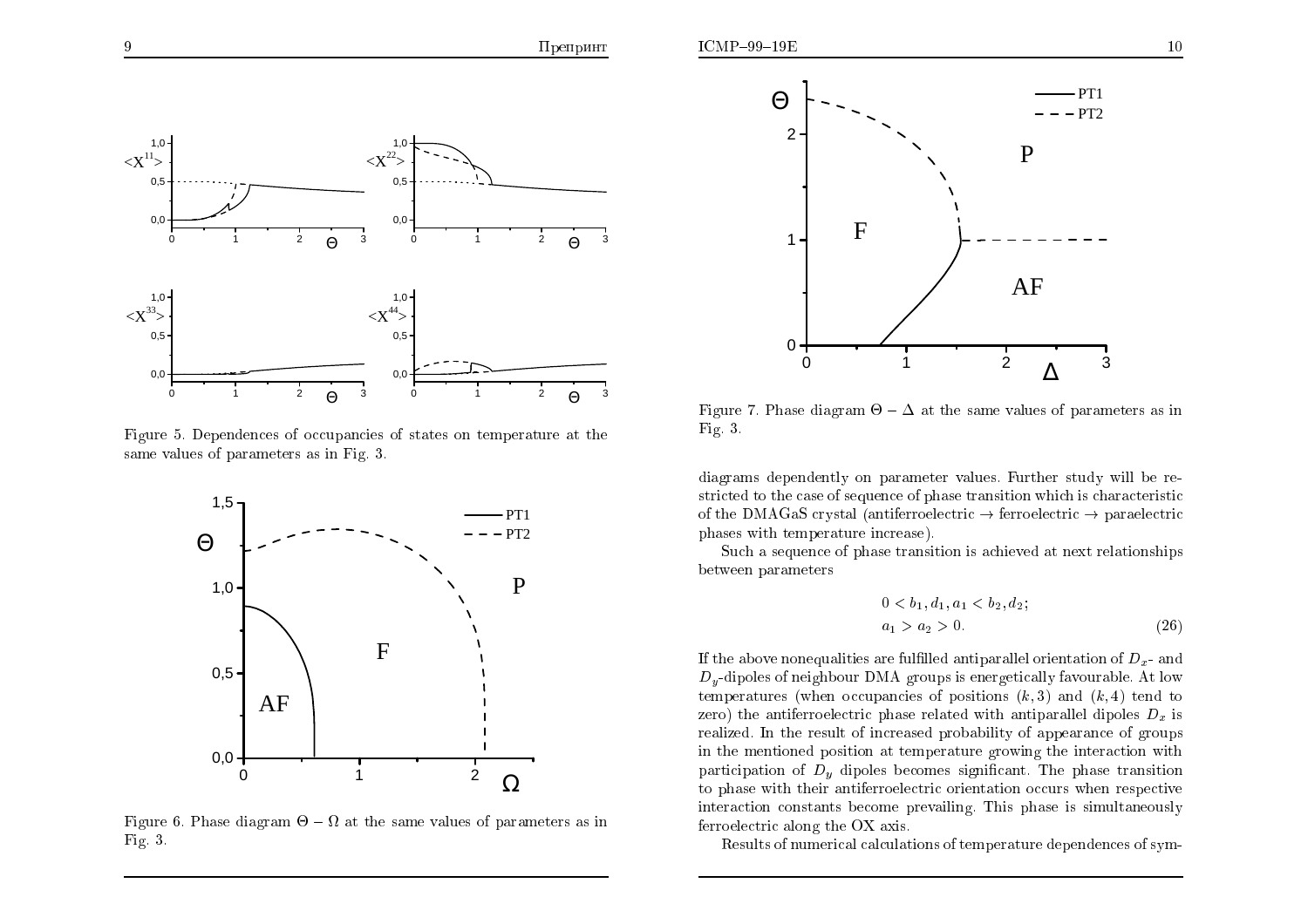$ICMP-99-19E$ 

As one can see in Fig. 3 and expressions  $(14)$ ,  $(15)$  antiferroelectric orientation along the X axis is accompanied by ferroelectric one along the Y axis and vice versa. Polarization along the X axis is larger than along the Y one due to larger occupancies of positions 1 and 2 comparatively to positions 3 and 4 (Fig. 5).

The influence of the orientational hopping on the phase transition in the system resemble one for Ising model (Fig.  $6 -$  for simplicity is assumed  $\Omega_1 = \Omega_2 = \Omega$ ). Namely the increase of  $\Omega$  value leads as a whole to the decrease of temperatures of PT1 and PT2. Antiferroelectric phase is suppressed at relatively low values of  $\Omega$  when the temperature of PT2 is still changed insignificantly.

According to the experimental data on pressure effects in DMAGaS [9] the increase of hydrostatic pressure leads to the narrowing of the temperature region of the existence of ferroelectric phase. At certain pressure ferroelectric phase is completely suppressed. Thermodynamical description in the framework of Landau theory allows to reproduce observed phase diagram by setting coefficients at the second order terms in the Landau expansion of free energy to be temperature dependent [10]. Microscopic description of influence of hydrostatic pressure is rather complicated question. One can assume, that due to limited compressibility of the crystal interaction constants change insignificantly and the main effect is due to the increase of the difference of site energies  $\Delta$ . In this case the obtained phase diagram remarkably good coincide with the qualitative form of the experimental one (Fig. 7). This confirms the above assumption of the prevailing influence of pressure on site energies. Nevertheless, it seems that a more complete reproducing of the observed dependences (in particular, the increase of temperature of phase transition into the antiferroelectric phase at the pressure values above the triple point) can be achieved when additional factors (such as a change of interaction constants or the parameter  $\Omega$ ) will be taken into account.

As one can mention there are both triple and tricritical points on the diagram. A narrow region of  $\Delta$  values near the triple point exists where both phase transition are of the first order as in the case of DMAGaS crystals.

#### 5. Conclusions

A simple dipole approximation for the four state model proposed for description of thermodynamics of DMAGaS-DMAAIS family of crystals is developed. The model exhibits complicated thermodynamical behaviour depending on values of system parameters. At certain values of parameters the model gives the same sequence phase transitions as is found experimentally in DMAGaS.

Numerical exploration of the model shows that the increase of the orientational hopping between sites leads to the suppression of ordered phases in the Ising model like way.

Attemption to give theoretical explanation of the experiment on the influence of hydrostatic pressure on phase diagram of DMAGaS crystal results in good qualitative agreement. It is assumed that the main effect of pressure is the change of the difference of site energies.

## 6. Acknowledgements

The authors would like to thank Prof. Z. Czapla and Dr. R. Tchukwinskyi for their interest in the work and useful discussions

This work was supported in part by the Foundation for Fundamental Investigations of Ukrainian Ministry in Affairs of Science and Technology, project No.  $2.4/171$ .

7. Appendix A. Transformation of the matrix of dipole-dipole interactions to irreducible representations of the high-temperature symmetry group

$$
\hat{\psi} = \begin{pmatrix}\n a' & b' & c' & d' & e' & f' \\
 b' & g' & h' & -e' & k' & l' \\
 c' & h' & m' & f' & -l' & n' \\
 d' & -e' & f' & a' & -b' & c' \\
 e' & k' & -l' & -b' & g' & -h' \\
 f' & l' & n' & c' & -h' & m'\n\end{pmatrix}.
$$
\n(27)

Here axis indices are changed first (e.g.  $\{k\alpha\} = \{1x, 1y, 1z, 2x, 2y, 2z\}$ ).

12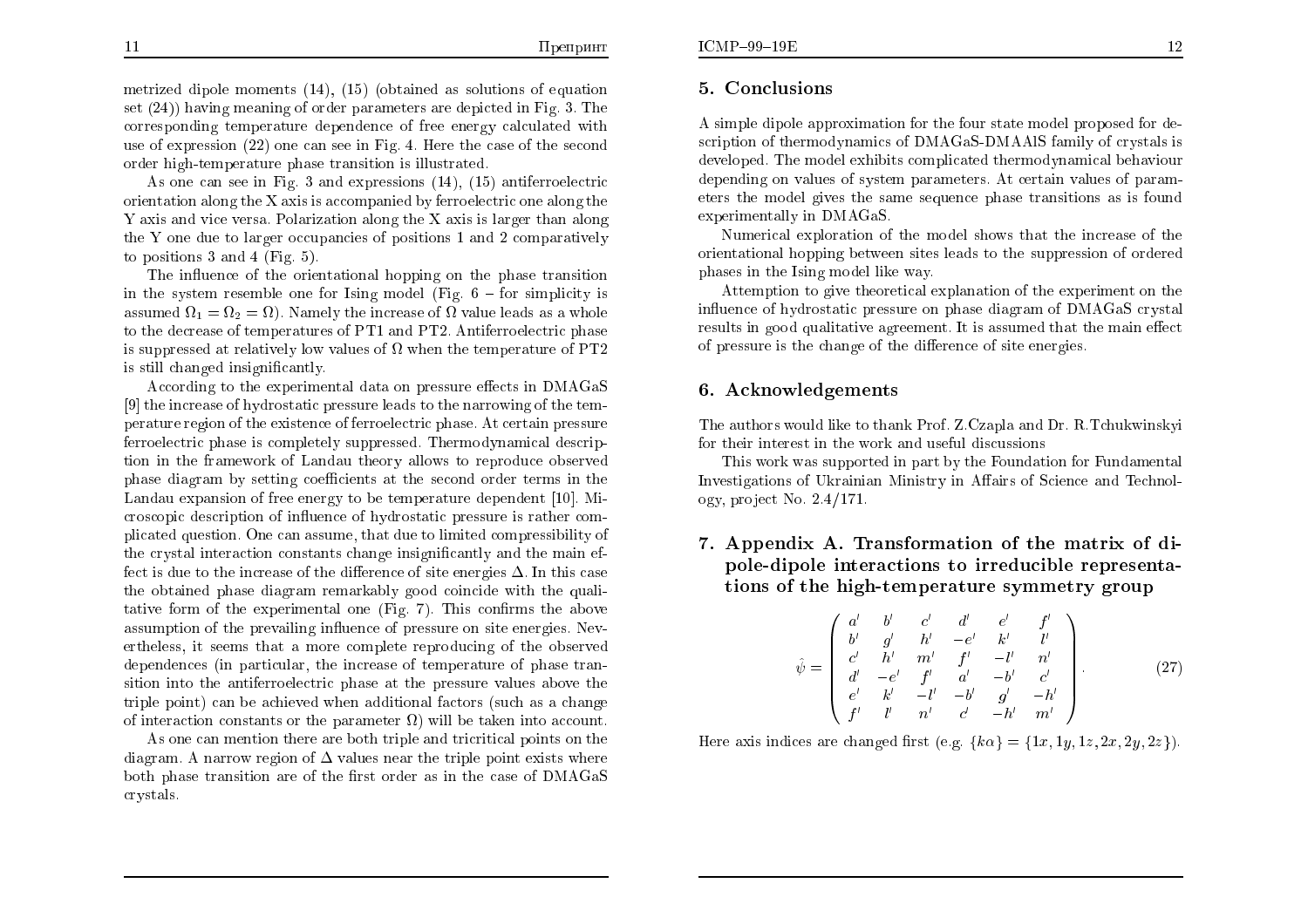Matrix of unitary transformation is as follows:

$$
\hat{U} = \frac{1}{\sqrt{2}} \begin{pmatrix} 1 & 0 & 0 & -1 & 0 & 0 \\ 0 & 1 & 0 & 0 & 1 & 0 \\ 0 & 0 & 1 & 0 & 0 & -1 \\ 1 & 0 & 0 & 1 & 0 & 0 \\ 0 & 1 & 0 & 0 & 1 & 0 \\ 0 & 0 & 1 & 0 & 0 & 1 \end{pmatrix} .
$$
 (28)

After the transformation the matrix of interactions

$$
\hat{\psi} = \frac{1}{2} \begin{pmatrix}\n a' - d' & b' + e' & c' - f' & 0 & 0 & 0 \\
 b' + e' & g' + k' & h' - l' & 0 & 0 & 0 \\
 c' - f' & h' - l' & m' - n' & 0 & 0 & 0 \\
 0 & 0 & 0 & a' + d' & b' - e' & c' + f' \\
 0 & 0 & 0 & b' - e' & g' - k' & h' + l' \\
 0 & 0 & 0 & c' + f' & h' + l' & n' + m'\n\end{pmatrix}
$$
\n
$$
= \begin{pmatrix}\n a_1 & b_1 & c_1 & 0 & 0 & 0 \\
 b_1 & d_1 & e_1 & 0 & 0 & 0 \\
 c_1 & e_1 & f_1 & 0 & 0 & 0 \\
 0 & 0 & 0 & a_2 & b_2 & c_2 \\
 0 & 0 & 0 & 0 & c_2 & e_2 & f_2\n\end{pmatrix}
$$
\n(29)

becomes block-diagonal, where the upper left block corresponds to the  $A_u$  representation and the bottom right one to the  $B_u$ .

### References

- 1. Pietraszko A., Łukaszewicz K., Kirpichnikova L.F. // Polish J. Chem., 1993, vol. 67, p. 1877-1884.
- 2. Pietraszko A., Lukaszewicz K. // Polish J. Chem., 1994, vol. 68, p. 1239-1243.
- 3. Pietraszko A., Łukaszewicz K., Kirpichnikova L.F. // Polish J. Chem., 1995, vol. 69, p. 922-930.
- 4. Tchukvinskyi R., Cach R., Czapla Z. // Z. Naturforsch., 1998, vol. 53a, p.  $105-111$ .
- 5. Sobiestinskas P., Grigas Y., Andreev E.F., Varikash E.M. // Phase Transitions, 1992, vol. 40, p. 85.
- 6. Dolinšek J., Klanjšek M., Arčon D., Hae Jin Kim, Selinger J., Žagar V. // Phys. Rev. B, 1999, vol. 59, p. 3460–3467.
- 7. Kazimirov V.Yu., Rieder E.E., Sarin V.A., Belushkin A.V., Shuvalov L.A., Fykin L.E., Ritter C. // J. Korean Phys. Soc., 1998, vol. 32, p. S91-S93.
- 8. Stasyuk I.V., Velychko O.V. // Journ. Phys. Studies (in print).
- 9. Yasuda N., Kaneda A., Czapla Z. // Ferroelectrics, 1999, vol. 223. p. 71.
- 10. I.V.Stasyuk, O.V.Velychko, Z.Czapla, R.Czukwinski Thermodynamics and dielectric anomalies of DMAAS and DMAGaS crystals in the phase transitions region (Landau theory approach). Preprint of the Institute for Condensed Matter Physics, ICMP-99-23E, Lviv, 1999.  $11 p.$